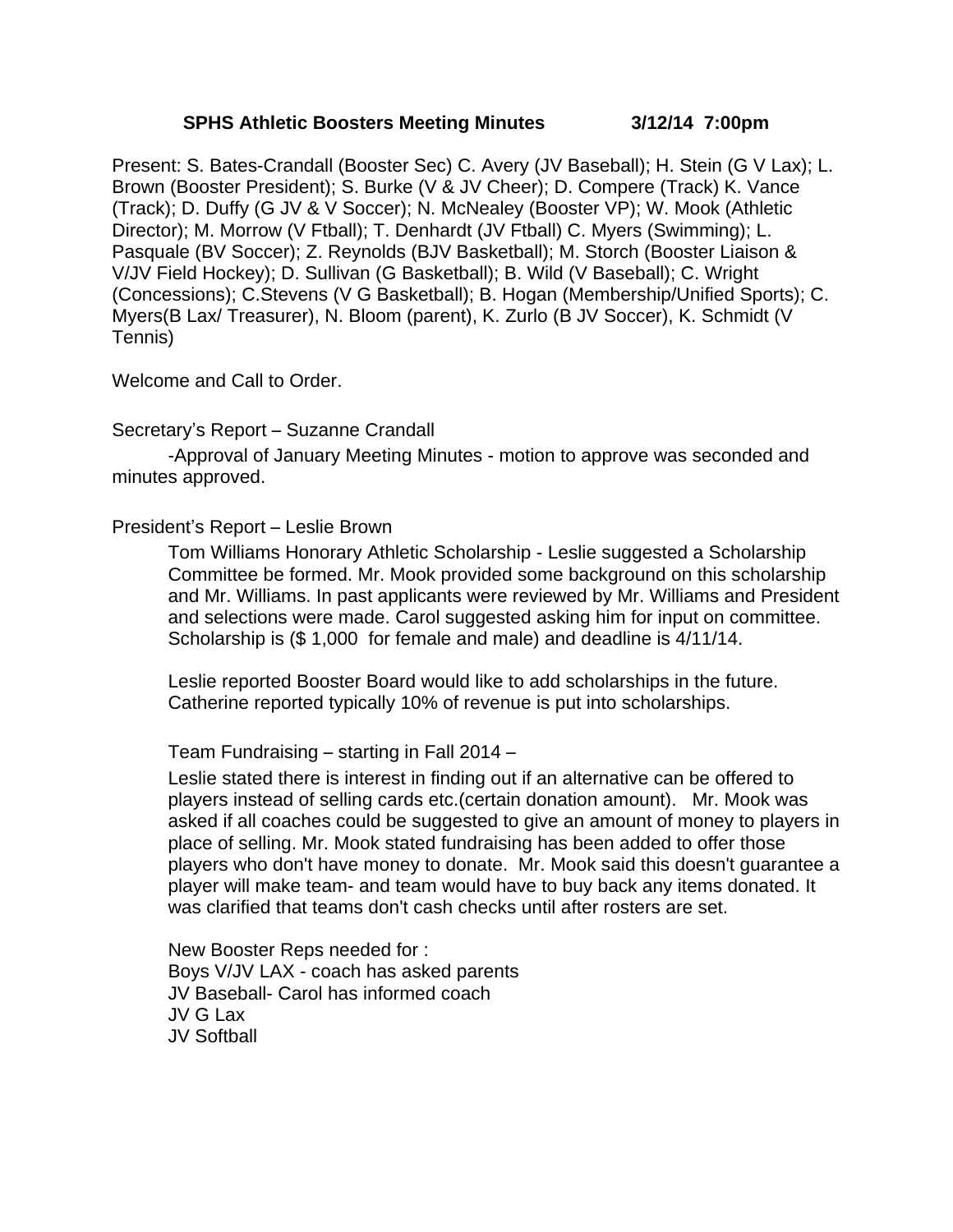Vice President's Report and Fundraising – Nina McNealey

# Cindy Wright – Concessions

- A thank you to Sharon and Zandra for filling in during playoffs.

- \$3,600 was made for indoor concessions.

- The spring concession schedule is posted and Handed out - need 6 volunteers for time slot. It was identified several changes were needed and a new schedule would be posted and sent by Mary.

- Leslie reported that Lax/Baseball and Softball have game conflicts for all concession slots. Leslie is keeping track and those teams will make it up in the Fall.

- Cindy reported we need a grill. Currently looking for a donation.

-Cindy asked Mr. Mook if water is on. There is currently a sign (no water). Mr. Mook will follow-up.

# Cheryl Stevens – Mulch Sale 4/5/14

Will be same pricing, delivery surcharge as last year. Mr. Mook has already informed coaches they must have a coach present. Nina will send Mr. Mook the assigned time slots and asked that each team fill in coach name. Track won't be there they have a meet. Nina has a rough layout and will send to Mary to send out. Mr. Mook will send out email to coaches and will request 15 bags per athlete. When the email goes out to players it will include the order sheet. Debbie reported the advertising has been completed. Carol has lined up trucks, but will still need drivers. Teams need to be asked if they have trucks / drivers for mulch day. Anyone interested should contact team rep who will put in touch directly to Carol. It was confirmed drivers must be 21. Miriam reported delivery will be Fri nite.

Treasurers' Report – Catherine Myers (report sent out and their were no questions) Reminded that all team funds must go through the school account or Boosters, team funds cannot be held by parents or coaches. Leslie emphasized making sure that coaches know balances. High balances make parents ask "why are we fundraising when team account is so high". Catherine explained that if money not in school/booster account is lost, it is a loss. Booster account is covered under insurance. It was stated that Catherine is reimbursing very quickly.

# Membership Report – Becky Hogan

5 teams are at 100% participation. Fall 70 % participation and Winter 53 %. Winter percent will jump when Spring sports are under way. It was reminded that we are strongly encouraging online membership. Teams receive 100% participation kickback once team reaches 100 percent participation.

#### Boosters Representative Liaison Report– Mary Storch

Asked that once new reps are identified to pass on contact info so they can be added to distribution list.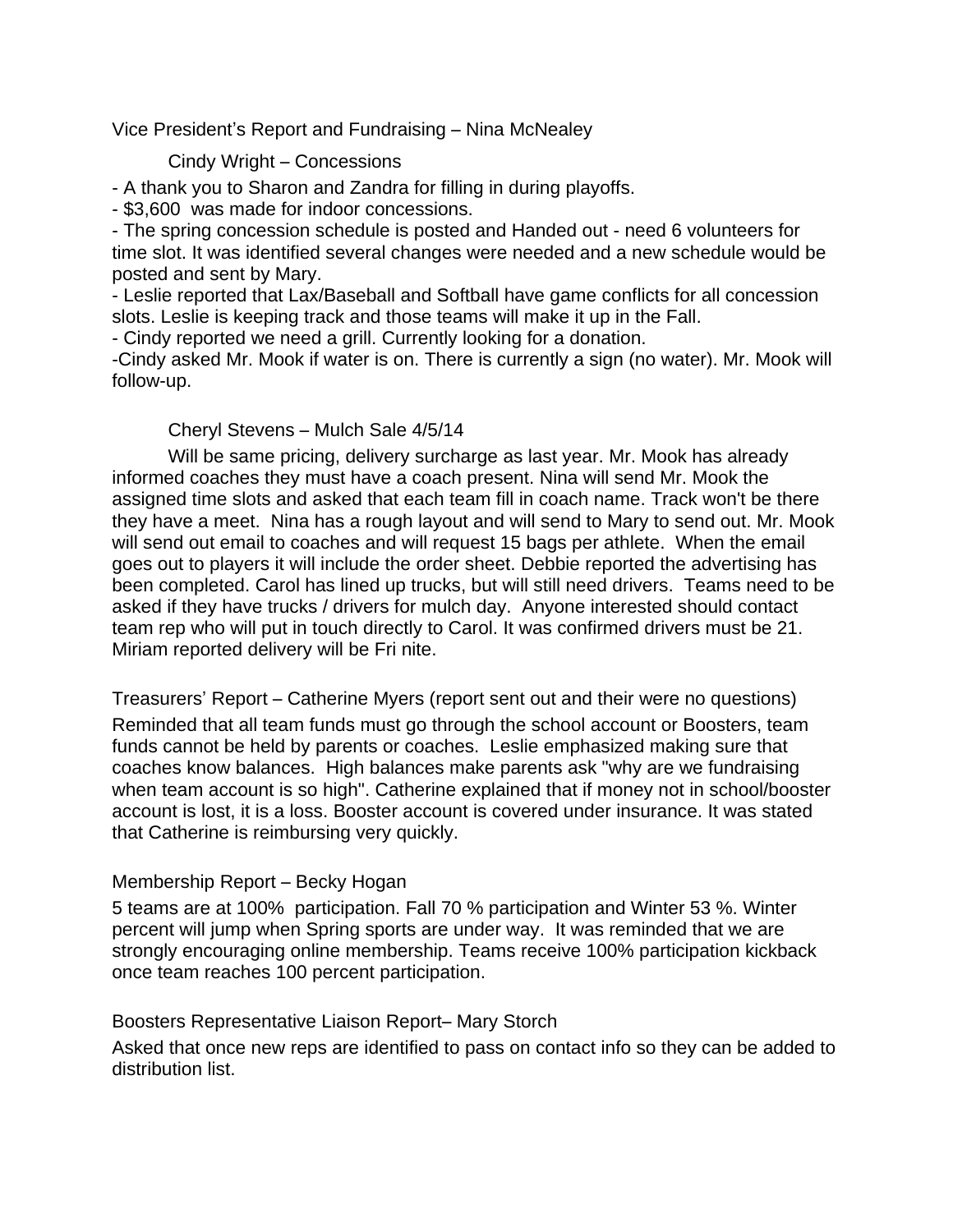Website Report – Tara Glick (not present / no report per Leslie) Send all vendor contacts so they can be added to website.

#### Athletic Director's Report –Wayne Mook

Reported several winter sport teams made to playoffs and were county champions. Announced team pictures for Spring Sports are scheduled for 3/17/14. Reminded Spring Sports on the new County standard implemented in August on practice times: first 14 days 3 hr practices are allowed but after that only 2 hr practices are permitted. On one of those 2 hr practice days an extra 1 hour is allowed for meeting. Mr. Mook said they have been meeting with Mr. Legrange about new construction. There have been a number of politicians touring school. During the opening night of Rock Roll, County Executive Laura Newman stated she will find the money and there will still be a May start date. Mr. Mook stated it was decided due to the amount of equipment and needed buses that Football will practice on baseball outfield. There will be 2 buses to shuttle to kinder for practices. He is requesting those 2 buses stay at kinder in case of severe weather etc. Parks and Rec are considering having a pavilion put in near fields that would provide shelter or bags etc. If this isn't done then renting a big tent is another option. Tennis will either practice at Old Mill or Saw Mill. It was asked if a community offered tennis courts would this be an option. Mr. Mook said it could be looked at however 8 courts are needed. 2 turf lower fields at Kinder are supposed to be completed mid April. The Bermuda fields are not ready for discussion as they want to get turf completed before they plan so Boosters does not need to vote on costs at this time. SPHS will utilize until 5:15 pm. All games will be at 3:30 and will be played concurrently. Football home games are still slated or Old Mill. Mr. Mook did comment that there is a committee that is looking at a later start time for school and that this would impact practice/games. Mr. Mook looking at score board, ice machines for Kinder. Mr. Mook stated Unified sports will be in Gym.

Self transport was discussed. Mr. Smith reported this is still being reviewed. Trying to implement a one time consent including who can drive (as done for swimming). Mr. Smith commented on parking- will loose 80 spaces. Currently have 250 spaces and approx 300 permits are given. They may reduce lost spaces by utilizing the tennis courts by baseball fields for parking.

Mr. Mook reported that Woods Memorial inquired about the ice machine. It was discussed that Meade HS has already been told they can have equipment including walk in freezer. Meade is arranging for pick up. Cindy commented freezer currently not working but will see if it is quick fix. Mr. Mook said athletic equipment will go to other schools.

Administration Report - Mr. Smith Stated nothing that wasn't already discussed in new school discussion.

New Business/Old Business